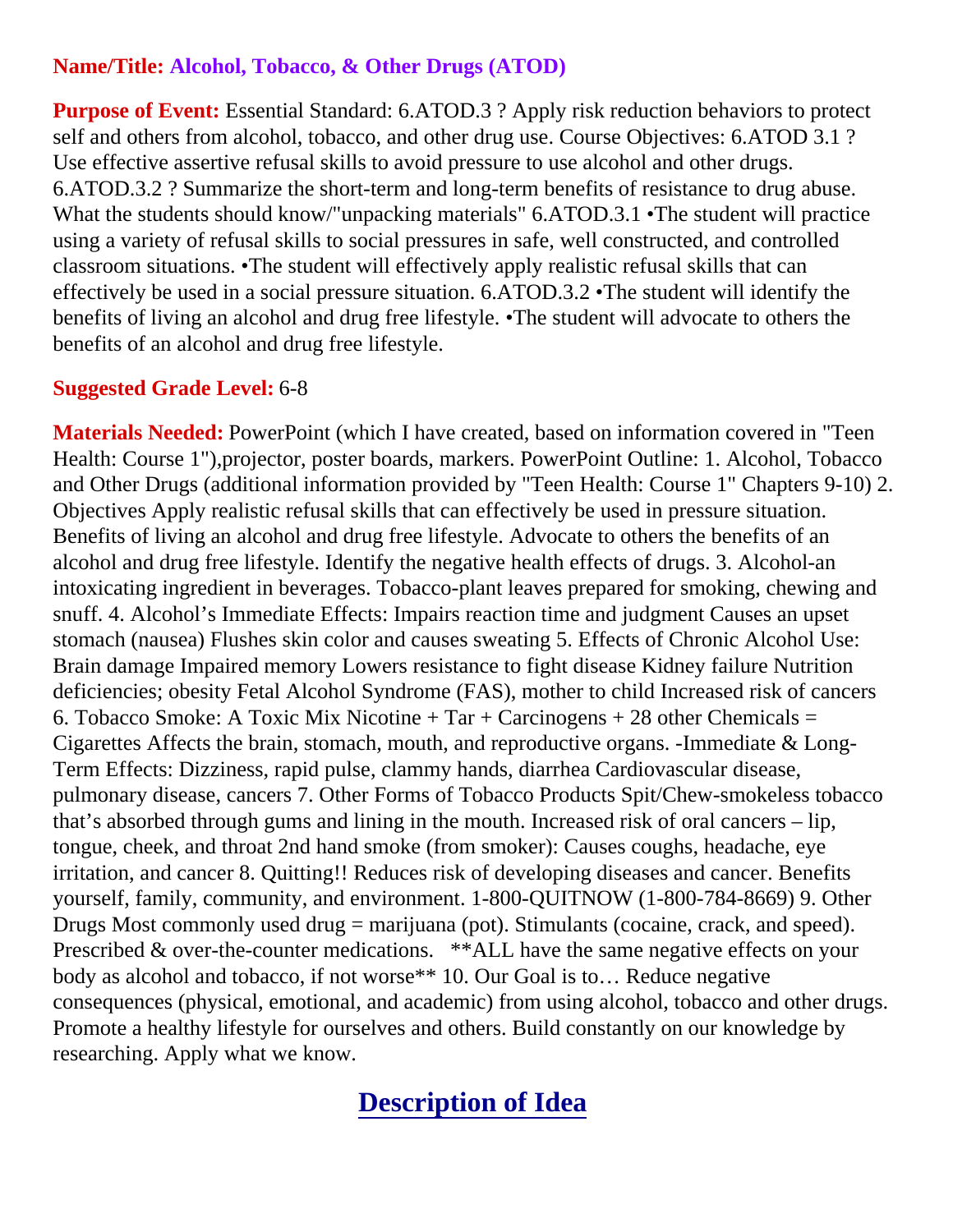After covering the ATOD lesson, assign the Group activity:

-Directions: Have students get into groups of no more than 5 people and pass out topics (numbered below). Each group's objective is to create a poster that focuses and details the topic they were given. Students can use their class notes, PowerPoint slides, and their textbooks to provide a decent amount of information. (Activity topics listed below)

1.Peer Pressure Focusing on…Ways to say "no", why we should say "no" (personal benefits), and resources/people who can help. 2.Alcohol, short term effects Focusing on…negative effects (individual, relationships, families, etc.) 3.Alcohol, long term effects Focusing on…negative effects (individual, relationships, families, etc.) 4.Tobacco Focusing on…negative long and short-term effects (individual, relationships, families, etc.) 5.Tobacco Focusing on…specific products (cigarettes, first and secondhand smoke, dip and chewing tobacco) and there effects 6.Other Drugs Focusing on…negative short and long-term effects (individual, relationships, families, etc.)

## **Assessment Ideas:**

Teacher Assessment (during each groups presentation):

\_\_\_\_\_\_\_\_\_\_\_\_\_\_\_\_\_\_\_\_\_\_\_\_\_\_\_\_\_\_\_\_\_\_\_\_\_\_\_\_\_\_\_\_\_\_\_\_

\_\_\_\_\_\_\_\_\_\_\_\_\_\_\_\_\_\_\_\_\_\_\_\_\_\_\_\_\_\_\_\_\_\_\_\_\_\_\_\_\_\_\_\_\_\_\_\_

Group Members Names

Topic \_\_\_\_\_\_\_\_\_\_\_\_\_\_

Presentation Assessment (giving positive feedback and addressing characteristics to work on/need improvement) \_\_\_\_\_\_\_\_\_\_\_\_\_\_\_\_\_\_\_\_\_\_\_\_\_\_\_\_\_\_\_\_\_\_\_

Score \_\_\_\_\_\_\_

Student's Peer & Self Assessment (have each student fill out after all groups have presented): \*Grading Rubric and Scores\*

 $1 =$  group member did not contribute his/her input, ideas, or work to the activity.

 $2 =$  group member contributed only some of his/her input and ideas to the activity.

 $3 =$  group member contributed to a majority of the project, but lacked in other areas.

 $4 =$  group member contributed greatly to the group activity and was actively involved in each step of completion.